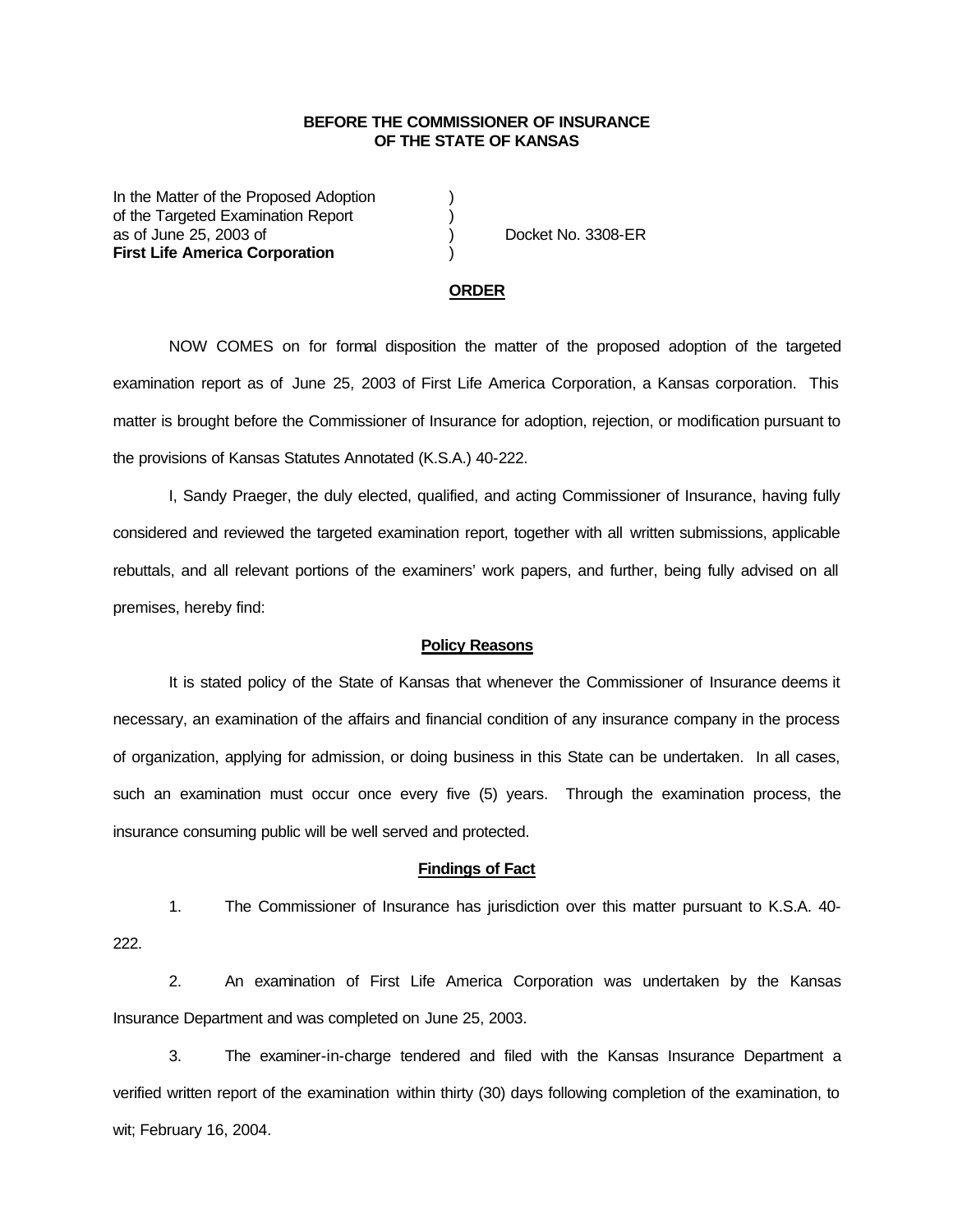4. Following receipt of the verified report, the Kansas Insurance Department transmitted the report to First Life America Corporation on February 24, 2004, with a duly executed notice advising the company of its opportunity to prepare and submit to the Kansas Insurance Department a written submission or rebuttal with respect to any and all matters contained in the report. First Life America Corporation was further advised that any written submission or rebuttal needed to be filed with the Kansas Insurance Department no later than thirty (30) days after receipt of the verified report.

5. First Life America Corporation filed a written rebuttal of the verified report on March 18, 2004.

6. Based upon the written submission tendered by First Life America Corporation, the company took exceptions to matters contained in the verified report.

7. The Kansas Insurance Department transmitted the revised report to First Life America Corporation on March 22, 2004, with a duly executed notice advising the company of its opportunity to prepare and submit to the Kansas Insurance Department a written submission or rebuttal with respect to any and all matters contained in the report. First Life America Corporation was further advised that any written submission or rebuttal needed to be filed with the Kansas Insurance Department no later than thirty (30) days after receipt of the verified report.

8. First Life America Corporation filed a written acceptance of the verified report on March 26, 2004.

9. Based upon the written submission tendered by First Life America Corporation, the company took exceptions to matters contained in the verified report.

10. Within thirty (30) days of the end of the time period allowed for written submission or rebuttal, the Commissioner of Insurance fully reviewed the report, together with all written submissions and rebuttals provided by First Life America Corporation. The Commissioner of Insurance further reviewed all relevant workpapers.

11. No other written submissions or rebuttals were submitted by First Life America Corporation.

### **Conclusion of Law**

12. K.S.A. 40-222(d)(2) provides: